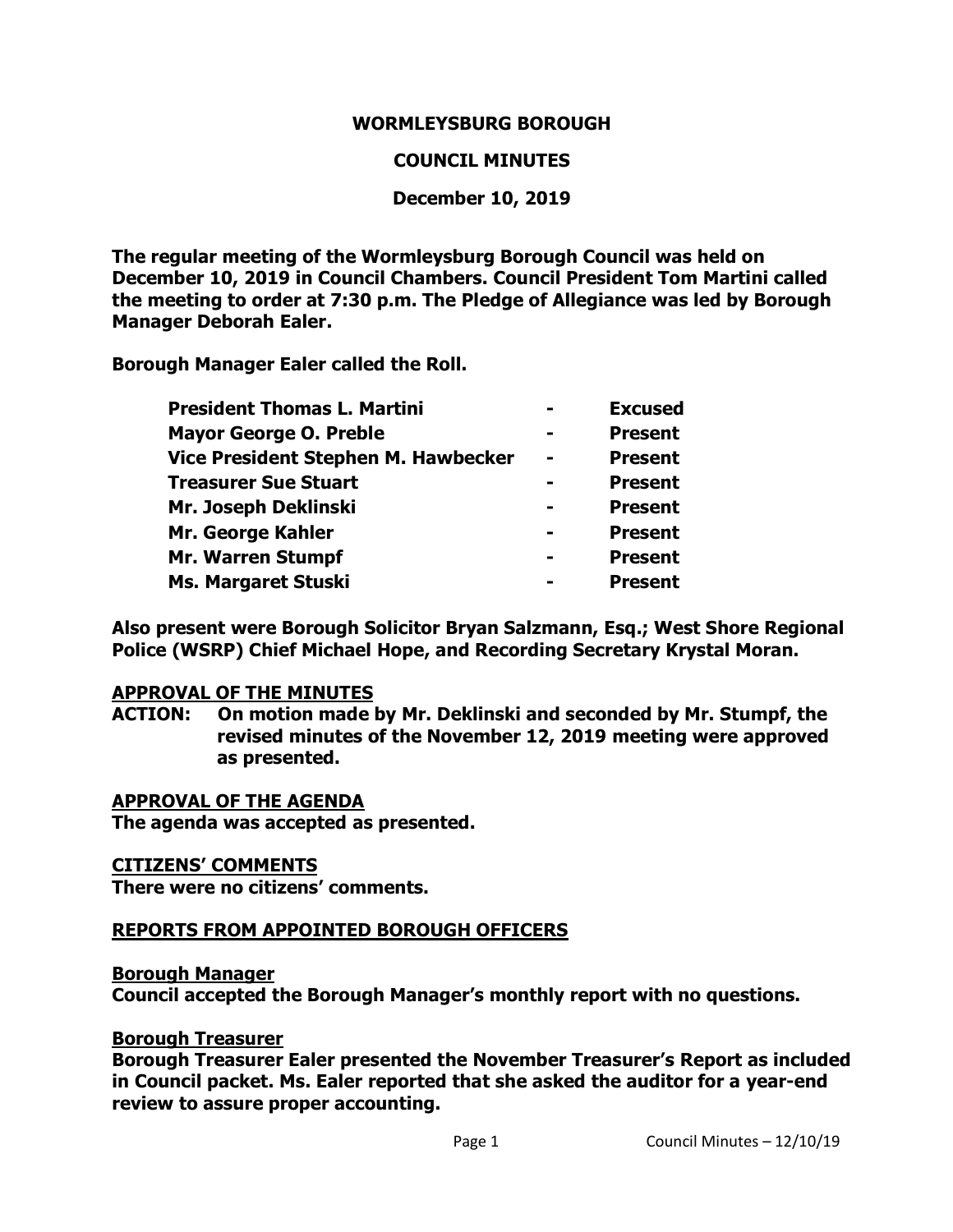**ACTION: On motion made by Mr. Deklinski and seconded by Ms. Stuart, the monthly Treasurer's Report was accepted unanimously with the understanding that there is the potential for an update by the auditor. Report to be filed for audit.**

#### **Borough Solicitor**

**Borough Solicitor had no report.**

#### **COUNCIL PRESIDENT'S REPORT**

**Vice President Mr. Hawbecker thanked the Recreation Committee and volunteers for hosting a well-attended and successful children's Christmas Party and Christmas Tree Lighting for Borough families.**

#### **MAYOR'S REPORT**

**Mayor Preble reviewed the monthly report from the West Shore Regional Police Commission and activity reports. There were no questions.** 

**Mayor Preble also expressed appreciation to the Borough Manager Ealer and Borough Manager's Secretary Krystal Moran for decorating the Borough Office for the holidays.**

#### **STANDING COMMITTEE REPORTS**

**Mr. Hawbecker called on standing committee chairs for reports as follows. He noted there was no Planning Commission report.** 

## **Building, Property and Auxiliary Services**

**Chair Kahler had no report.**

### **Administration Committee**

**ACTION: On motion made by Ms. Stuski and seconded by Mr. Deklinski, Council unanimously approved the distribution of funds as follows (as evidenced by the monthly check register).**

| <b>Accounts</b>       | <b>Number of Checks</b> | <b>Distribution Summary</b> |
|-----------------------|-------------------------|-----------------------------|
| <b>General Fund</b>   | 43                      | \$49,169.50                 |
| <b>Sewer Fund</b>     | 30                      | \$74,252.34                 |
| <b>Total Activity</b> | 73                      | \$123,421.84                |

# **CAPCOG and Parks, Public Lands and Recreation Committee**

**Ms. Stuski noted that the Capitol Reginal Council of Governments (CAPCOG) does not meet in December.**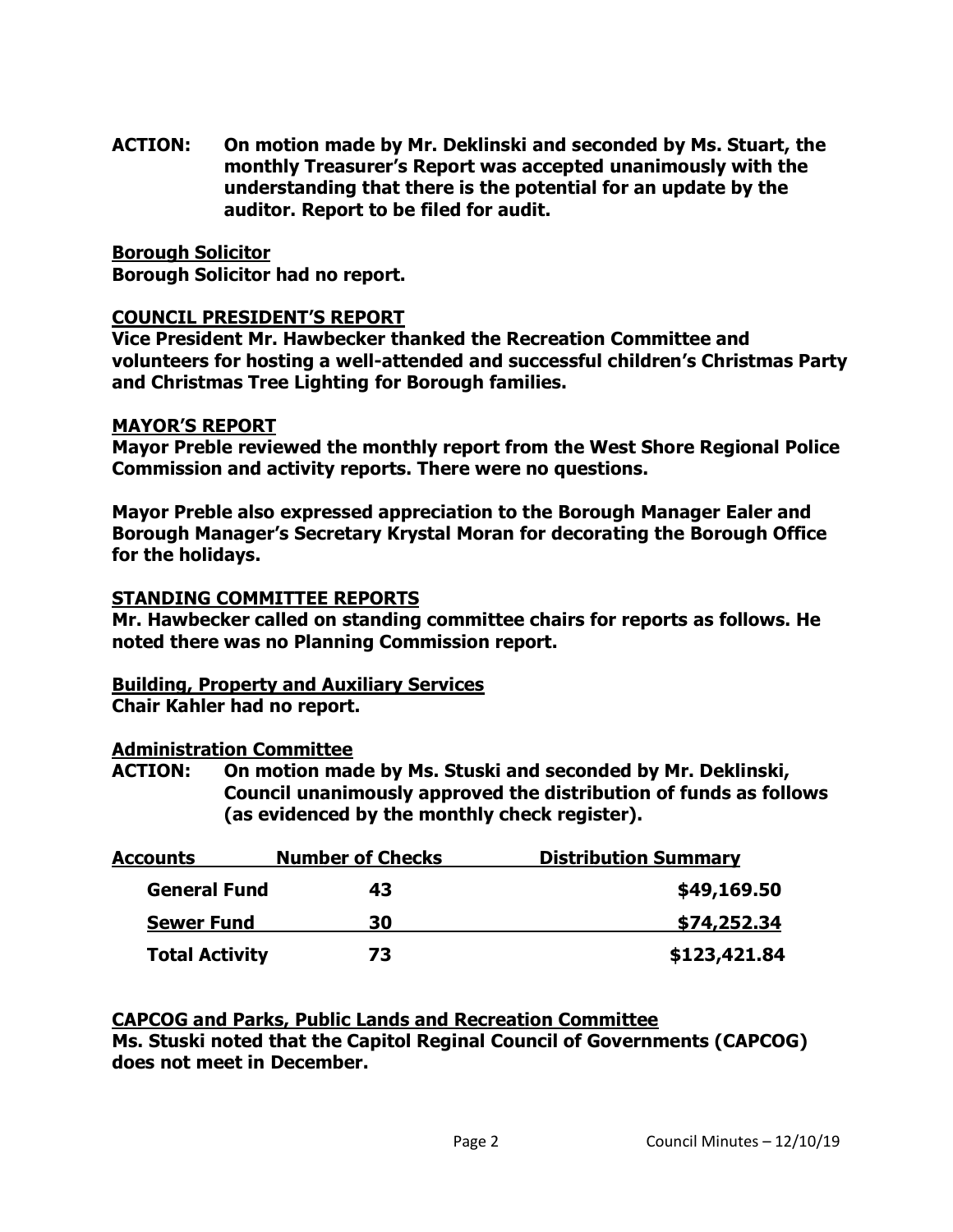**Ms. Stuski announced that a representative from the PA Department of Conservation and Natural Resources (DCNR) will visit the Borough Office to discuss possible DCNR-related park projects on Friday, December 21, from 10:30 a.m. to 11:30 a.m. All are invited.** 

**Ms. Stuski also announced that S&T Bank will visit on Friday, December 21, at 12:00 p.m. to discuss banking options. Ms. Stuski noted that S&T Bank has been a good partner for the Capitol Reginal Council of Governments (CAPCOG).** 

**Planning Commission and Streets, Highways and Sanitary Affairs Committee Mr. Deklinski thanked Mayor Preble, West Shore Regional Police (WSRP), Chief Michael Hope and his officers, West Shore Bureau of Fire (WSBOF), for their participation and support with the Community Holiday Tree Lighting held on Saturday, December 7, 2019.**

**Mr. Deklinski announced that the Storm Water Project for Rts. 11 & 15 is moving along. They a repaving Yverdon Drive and are reviewing the two sink holes that collapsed because of aging. A plan to replace the pipes over several years will be developed.**

**Codes Enforcement, Zoning, Sidewalks and Shade Trees Committee Ms. Stuart expressed appreciation to volunteers and others who conducted and supported the holiday activities.**

## **Public Safety Committee**

**ACTION: On motion made by Mr. Stumpf and seconded by Ms. Stuart, Council unanimously accepted the previous month's Fire Incident Report from the West Shore Bureau of Fire.**

**Mr. Stumpf announced that Santa will visit Borough neighborhoods on Saturday, December 21, 2019 between 3p.m. and 6 p.m.**

## **OLD BUSINESS**

**Council Compensation – Borough Solicitor Bryan Salzmann answered the question about council member wages, which can now be raised up to \$1,875 per year per the updated State law. If Council votes any changes to the compensation, it will involve creating and passing an ordinance and it will apply to the next cycle of elections.**

## **Draft Ordinances**

**ACTION: On motion made by Ms. Stuart, seconded by Mr. Deklinski, Council unanimously agreed to approve the amendments as submitted and advertise three revised sections of ordinances covering: (1) definition of Resident in Residential Unit Code, (2) Fire Protection and Fire Prevention amendment, and (3) an amendment to the Animal ordinance to cover mini pigs.**